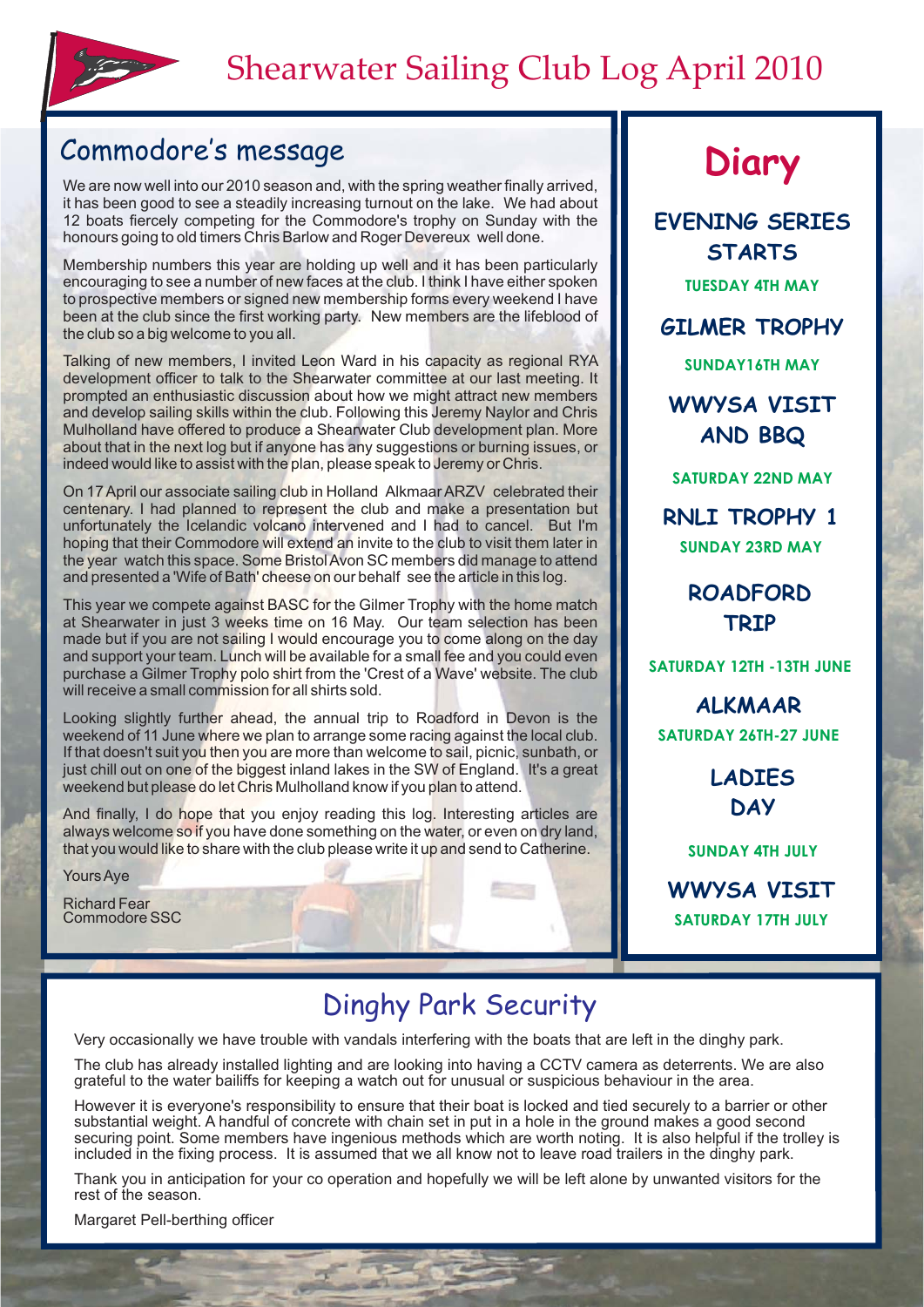# Alkmaar presentation from Shearwater Sailing Club



Ladies and Gentlemen, I present this to you today from our friends in Shearwater Sailing Club. Their commodore, Richard Fear, was unable to get here today due to the volcano in Iceland. He and his club send their congratulations and best wishes to you for today and for the future.

Tony and Penny Fisher BASC

Richard was unable to attend the celebration at Alkmaar because of cancelled flights. Below is the 'presentation' that Penny and Tony from BASC made on our behalf - they were able to take the cheese by ferry!

*We are pleased to present this cheese named 'Wife of Bath' which is produced in Bath by the Bath Soft Cheese Company. 'Wife of Bath' is one of Geoffrey Chaucer's Canterbury Tales. Geoffrey Chaucer began his Canterbury Tales in 1386 when he was among the Pilgrims riding towards the shine of Thomas a Becket, in Canterbury, England. As we are proud to have as our President the Seventh Marquess of Bath it seems wholly appropriate to give you this particular cheese to celebrate your 100th Anniversary.*

*From the Committee and members of Shearwater Sailing Club. April 2010*

#### Duty Vacancies 2010

Urgent Duty Slots to fill, any willing and able volunteers please contact Ruth Hudson (duties@shearwatersailingclub.co.uk)

| Date       | <b>Races</b>                    | <b>OOD</b>            | AOOD1              |
|------------|---------------------------------|-----------------------|--------------------|
| 16/05/2010 | 11:00 Gilmer Trophy             |                       |                    |
|            | 13:15 at Shearwater             | Help                  |                    |
|            | 15:15 (Open Meeting)            | needed                | <b>Phil Davies</b> |
| 23/05/2010 | 11:00                           |                       |                    |
|            | 13:15 RNLI Trophy - Day 1       | Matt                  | Sally              |
|            | 15:15                           | Weale                 | Weale              |
| 30/05/2010 | 11:00 1st Summer Pursuit        | David                 | Help               |
|            | 13:15 1st Summer Points         | Millard               | needed             |
| 06/06/2010 | 11:00 Founders Tropy            |                       |                    |
|            | $13:15$ &                       | Help                  | Help               |
|            | 15:15 RYA Sailability Pennant   | needed                | needed             |
| 26/06/2010 | 11:00                           |                       |                    |
|            | 13:15 Alkmaar Trophy Day 1(Sat) | Help                  | Martyn             |
|            | 15:15                           | needed                | <b>Stubbs</b>      |
| 27/06/2010 | 11:00                           | <b>Help</b><br>needed | Help<br>needed     |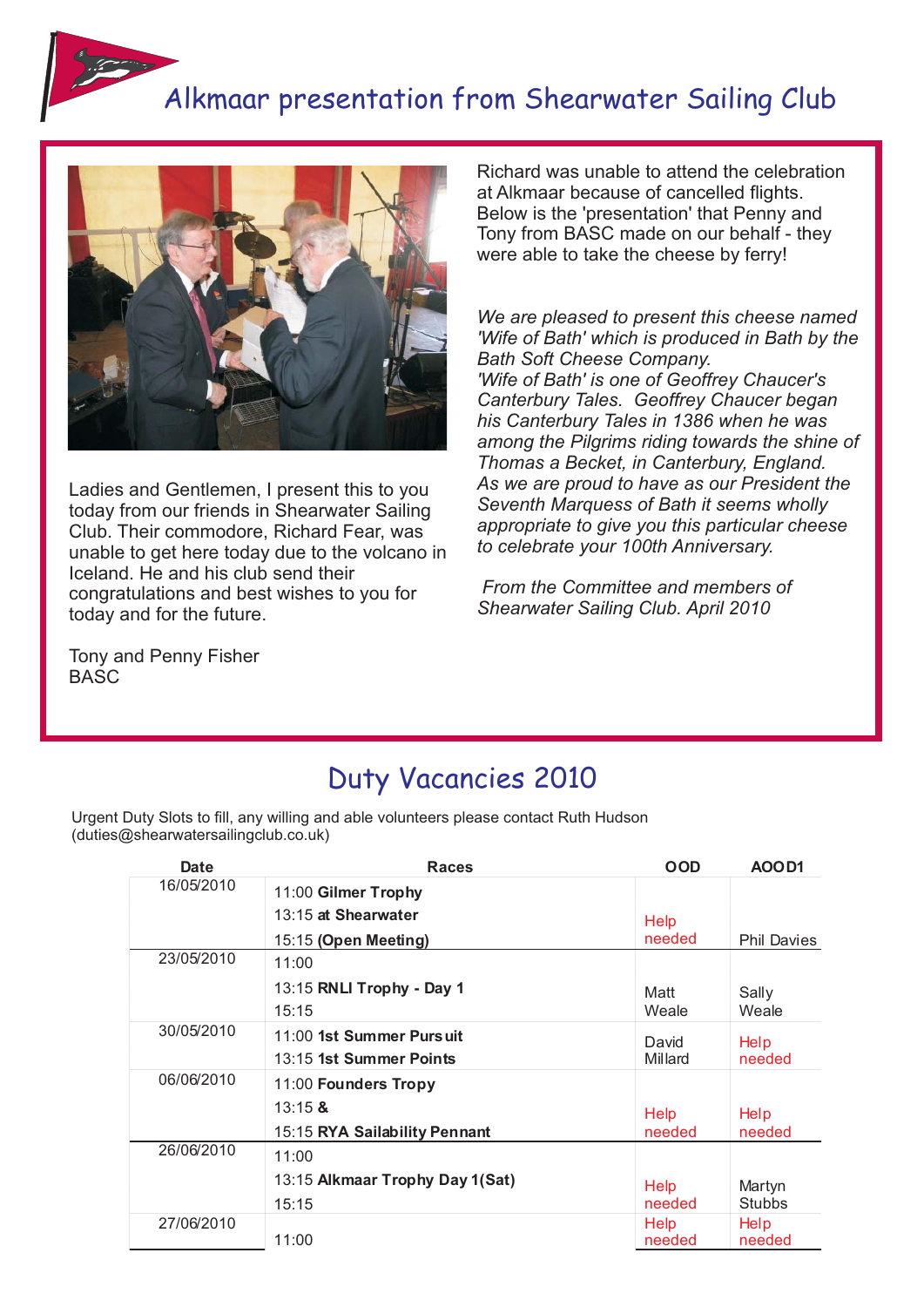



Situated on the Devon/Cornwall border, Roadford is a great inland sailing venue set in lovely countryside.

The club have arranged a weekend trip which is open to all members. There will be organized racing and/or the opportunity to just sail the lake, which extends to over 730 acres.

Camping is available by the lake with showers, hook ups etc. at a very reasonable price. For nonsailors there are walks around the lake and access to some stunning countryside.

This is a great chance to sail on a large inland venue and to socialize with other club members. Provisional programme is as follows:

| <b>Arrive Friday evening</b>               |       |                                                                     |
|--------------------------------------------|-------|---------------------------------------------------------------------|
| Saturday                                   | 9.30  | <b>Briefing</b>                                                     |
|                                            | 12.00 | First race                                                          |
| Picnic lunch for all somewhere on the lake |       |                                                                     |
|                                            | 2.00  | Race                                                                |
|                                            | 3.00  | Race                                                                |
|                                            |       | Evening Barbeque (Barbeque provided, bring your own food and drink. |
| Sunday                                     |       | 2 races with Roadford Sailing Club                                  |
|                                            |       | Or just sail and enjoy the lake                                     |

Travel time is approx  $2\frac{1}{2}$  hours from Warminster. Costs - daily launch fee £8 per boat, Camping £3 per person per night, Hookup £3.50 Dogs are permitted.

It would be very helpful if I could have an indication of numbers in advance. We will have a "cordoned" area of the campsite and I would therefore like to be able to let them know roughly how many tents/caravans/campers etc will be there. Please either email me: cath.mul@blueyonder.co.uk or phone 01985 300434 with numbers if you would like to come.

For further info visit www.swlakestrust.org.uk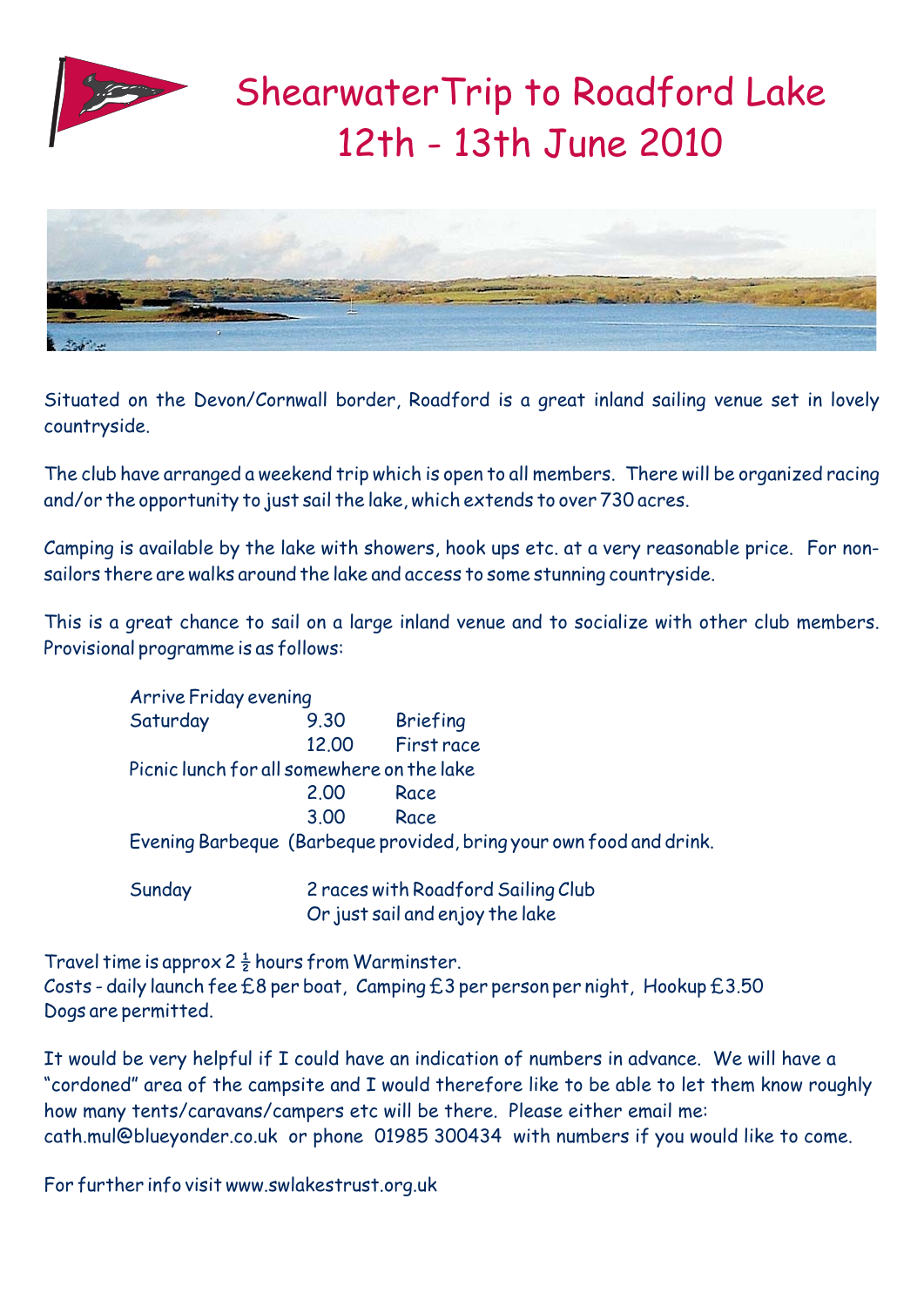# **Bits and Pieces**

I am scrapping my GP14 can't sell it - some woodwork needed below water line - so does anyone want bits of it before I put them on eBay/TradeIt. Sails/aluminium mast/centre board(repaired)/rudder+stock/good strong cover/Nylon air bags/road+launch trailers. No sensible price refused. All bits at Bradford on Avon: 01225862242 or email: garth.grainger@talktalk.net.

### **Thank you**

A big thank you for making Gabriel, Robin, Jenny and myself so welcome during our first few weeks of sailing. For not laughing when I fell in off the pontoon.... for pushing my car out of the dingy park...and for the rescue boat assistance during my first ever race. Everyone has been so friendly

## **Topper Wanted**

- and Gabriel would love to get a Topper if anyone knows of one for sale.

Peter Barnes 01373 831498





*www.bristolcorinthian.org.uk*